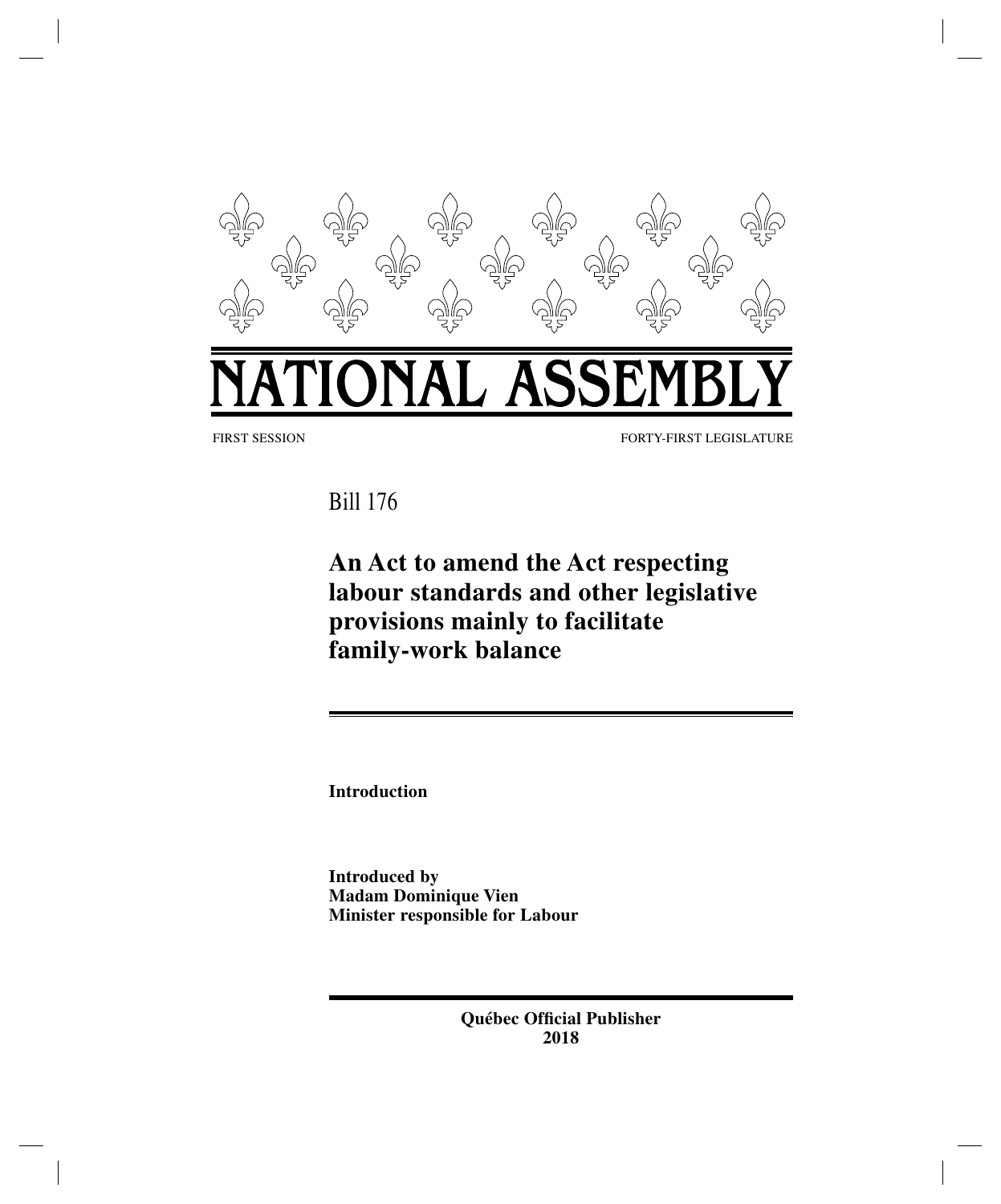## **EXPLANATORY NOTES**

*This bill proposes certain amendments to the Act respecting labour standards. More particularly, it increases the number of weeks of absence authorized for certain events associated with parental responsibilities. It clarifies the definition of "relative" by broadening it and provides that certain days of absence may also be taken for the benefit of persons, other than relatives, for whom an employee acts as a caregiver. In addition, it provides that certain days of absence are to be remunerated.*

*The bill specifies that conduct, verbal comments, actions or gestures of a sexual nature may be a form of psychological harassment.*

*The bill requires personnel placement agencies and recruitment agencies for temporary foreign workers to hold a licence and provides for the implementation of regulations concerning such agencies. Enterprises that retain the services of such an agency that does not hold a licence will be liable to a penal sanction. In addition, personnel placement agencies and the client enterprises that retain their services will from now on be solidarily liable to an employee for the pecuniary obligations fixed by the Act respecting labour standards.*

*Different wage rates based solely on employees' employment status are prohibited, as is, in relation to pension plans or other employee benefits, differential treatment based solely on the employees' hiring date.*

*The number of overtime hours that an employee is required to accept is reduced to two, an employee may refuse to work if he has not been informed of his work schedule far enough in advance, and, under certain conditions, working hours may be staggered.*

*Lastly, athletes whose membership in a sports team is conditional on their continued participation in an academic program are excluded from the scope of the Act respecting labour standards.*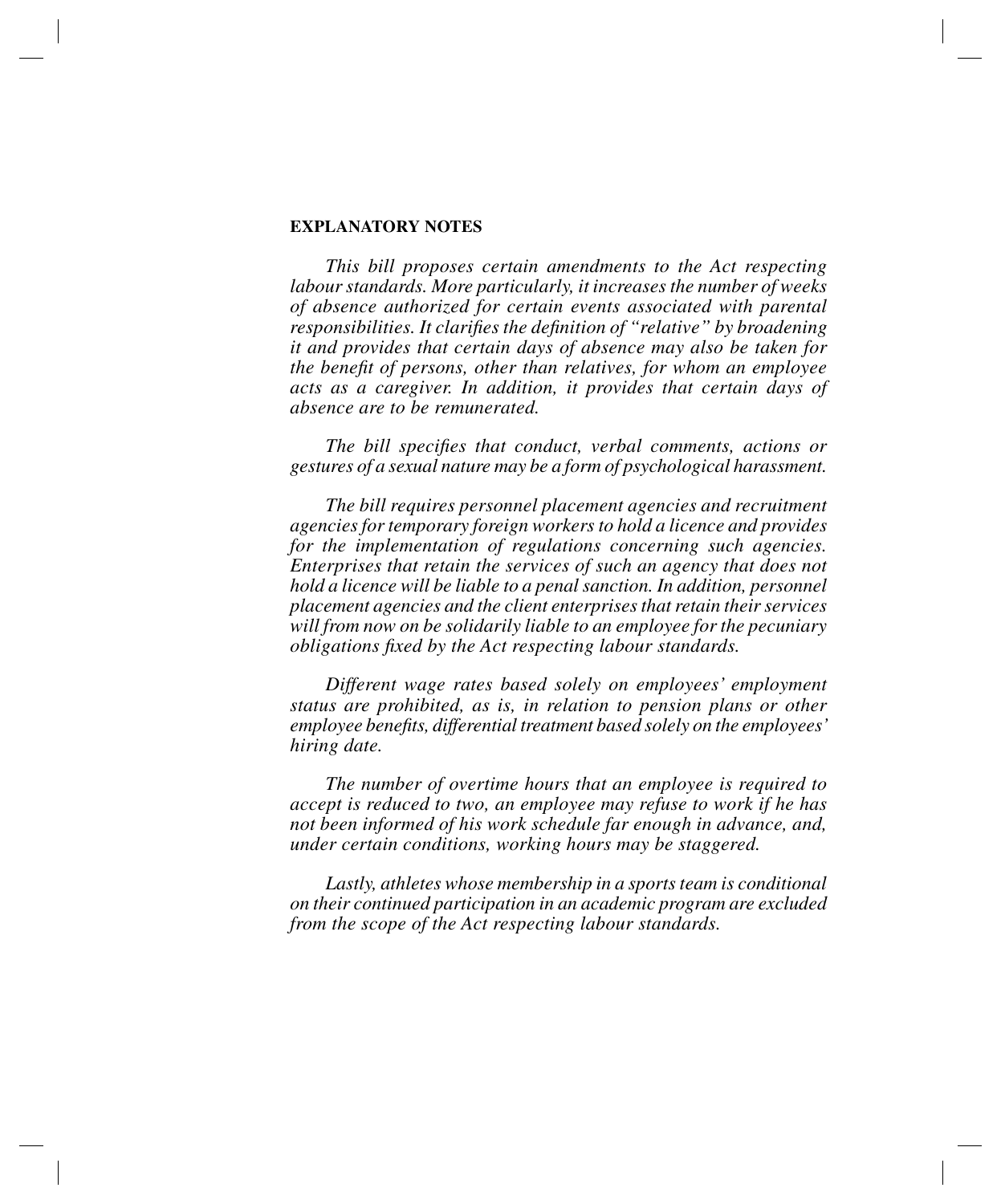## **LEGISLATION AMENDED BY THIS BILL:**

– Act respecting labour standards (chapter N-1.1);

– Act respecting labour relations, vocational training and workforce management in the construction industry (chapter R-20);

– Act to establish the Administrative Labour Tribunal (chapterT-15.1).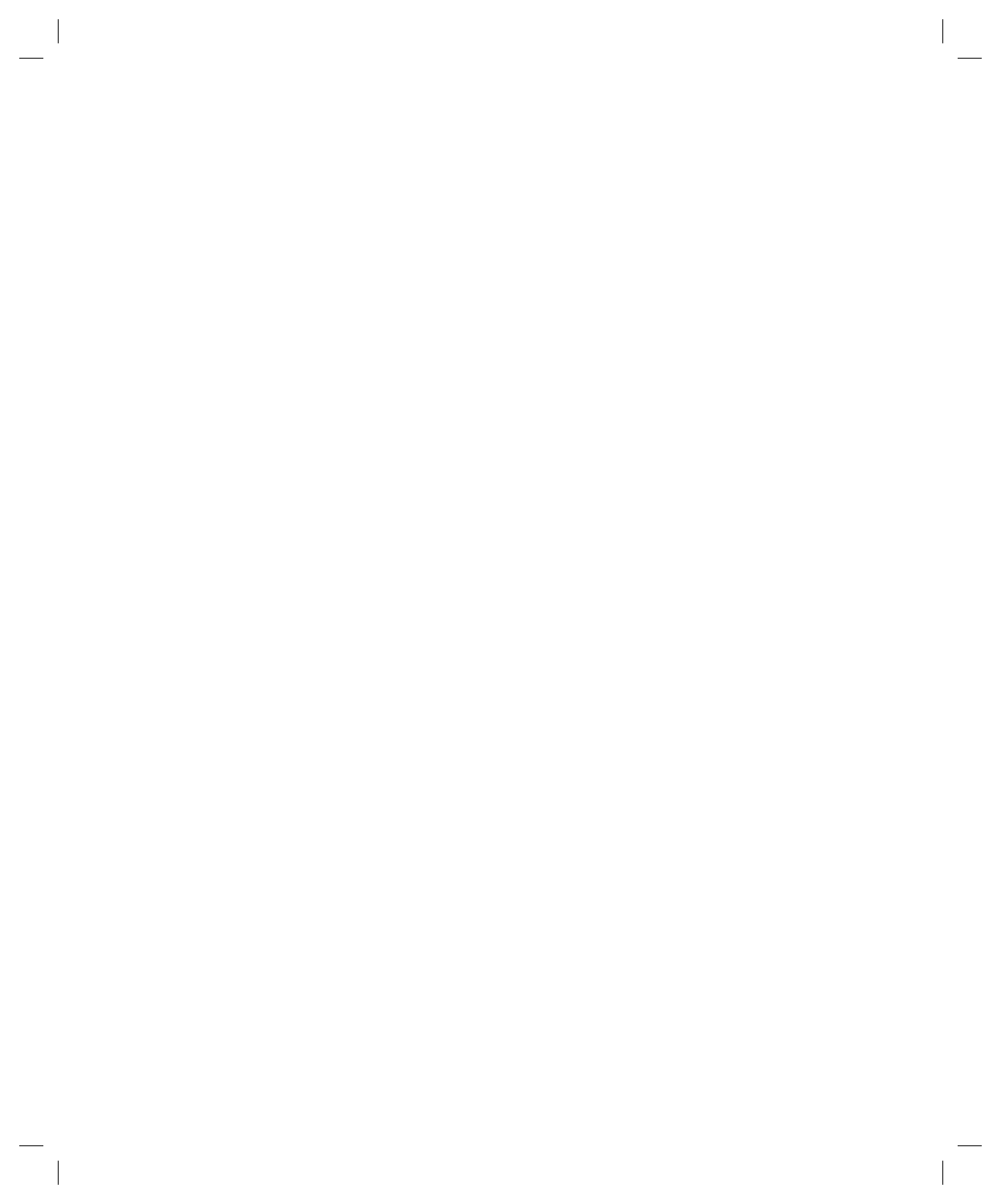# **Bill 176**

## **AN ACT TO AMEND THE ACT RESPECTING LABOUR STANDARDS AND OTHER LEGISLATIVE PROVISIONS MAINLY TO FACILITATE FAMILY-WORK BALANCE**

### THE PARLIAMENT OF QUÉBEC ENACTS AS FOLLOWS:

#### ACT RESPECTING LABOUR STANDARDS

**1.** Section 3 of the Act respecting labour standards (chapter N-1.1) is amended by inserting the following paragraph after paragraph 5:

 $(5.1)$  to an athlete whose membership in a sports team is conditional on his continued participation in an academic program; or".

**2.** Section 28.1 of the Act is amended by replacing "under Divisions II to III" in the first paragraph by "under Division VIII.2 of Chapter IV and Divisions I.1 to III".

**3.** Section 39 of the Act is amended by adding the following paragraph at the end:

"(17) enter into an agreement, in accordance with the applicable legislative provisions, with a government department or body, with another government or an international organization, or with a body of such a government or organization, for the application of this Act and the regulations."

**4.** Section 41.1 of the Act is amended

(1) by replacing "to other" and "for the sole reason that the employee usually works less" in the first paragraph by "to his other" and "solely because of the employee's employment status, and in particular because the employee usually works fewer", respectively;

(2) by striking out the second paragraph.

**5.** The Act is amended by inserting the following section after section 41.1:

"**41.2.** No personnel placement agency may remunerate an employee at a lower rate of wage than that granted to the employees of the client enterprise who perform the same tasks in the same establishment solely because of the employee's employment status, and in particular because the employee is remunerated by such an agency or usually works fewer hours each week."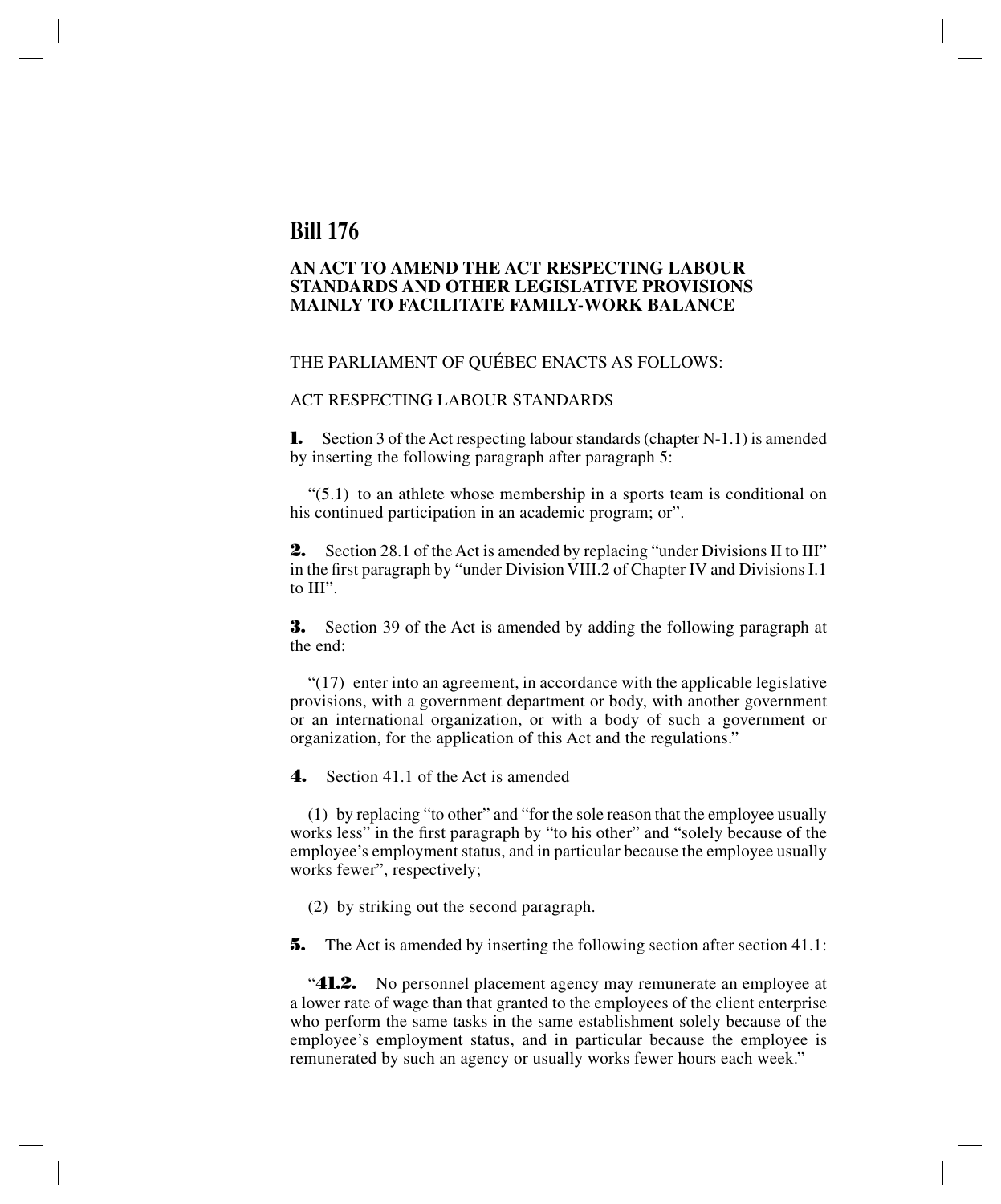**6.** Section 42 of the Act is amended by replacing everything after "sealed" envelope" in the first paragraph by ", by cheque or by bank transfer."

**7.** Section 50 of the Act is amended by replacing "80, 81, 81.1 and 83" in the fourth paragraph by "79.2, 79.16, 80, 81, 81.1, 83 and 84.0.13".

**8.** Section 53 of the Act is amended

(1) by replacing "the norm provided in the Act" in the first paragraph by "the standard provided for in the law";

(2) by adding the following paragraph at the end:

"The employer and the employee may also agree, on the same conditions, on the staggering of working hours on a basis other than a weekly basis, without the authorization provided for in the first paragraph being necessary. In such a case, the following conditions also apply:

(1) the agreement, with a maximum term of six months, is evidenced in writing at least 30 days before the beginning of the first period over which working hours are staggered under the agreement;

(2) the hours are staggered over a maximum period of four weeks; and

(3) a work week may not exceed the standard provided for in the law or the regulations by more than 10 hours."

**9.** Section 59.0.1 of the Act is amended, in the first paragraph,

(1) by replacing "four" in subparagraph 1 by "two";

(2) by adding the following subparagraph after subparagraph 2:

"(3) if he was not informed at least five days in advance that he would be required to work, unless the nature of his duties requires him to remain available or his services are required within the limits set out in subparagraph 1."

**10.** Section 64 of the Act is amended by inserting "or if such a holiday does not coincide with the employee's regular work schedule" after "section 60".

- **11.** Section 69 of the Act is amended
	- (1) by replacing "five" by "three";
	- (2) by replacing "employer," by "employer".
- **12.** Section 74.1 of the Act is amended
	- (1) by replacing "to other" by "to his other";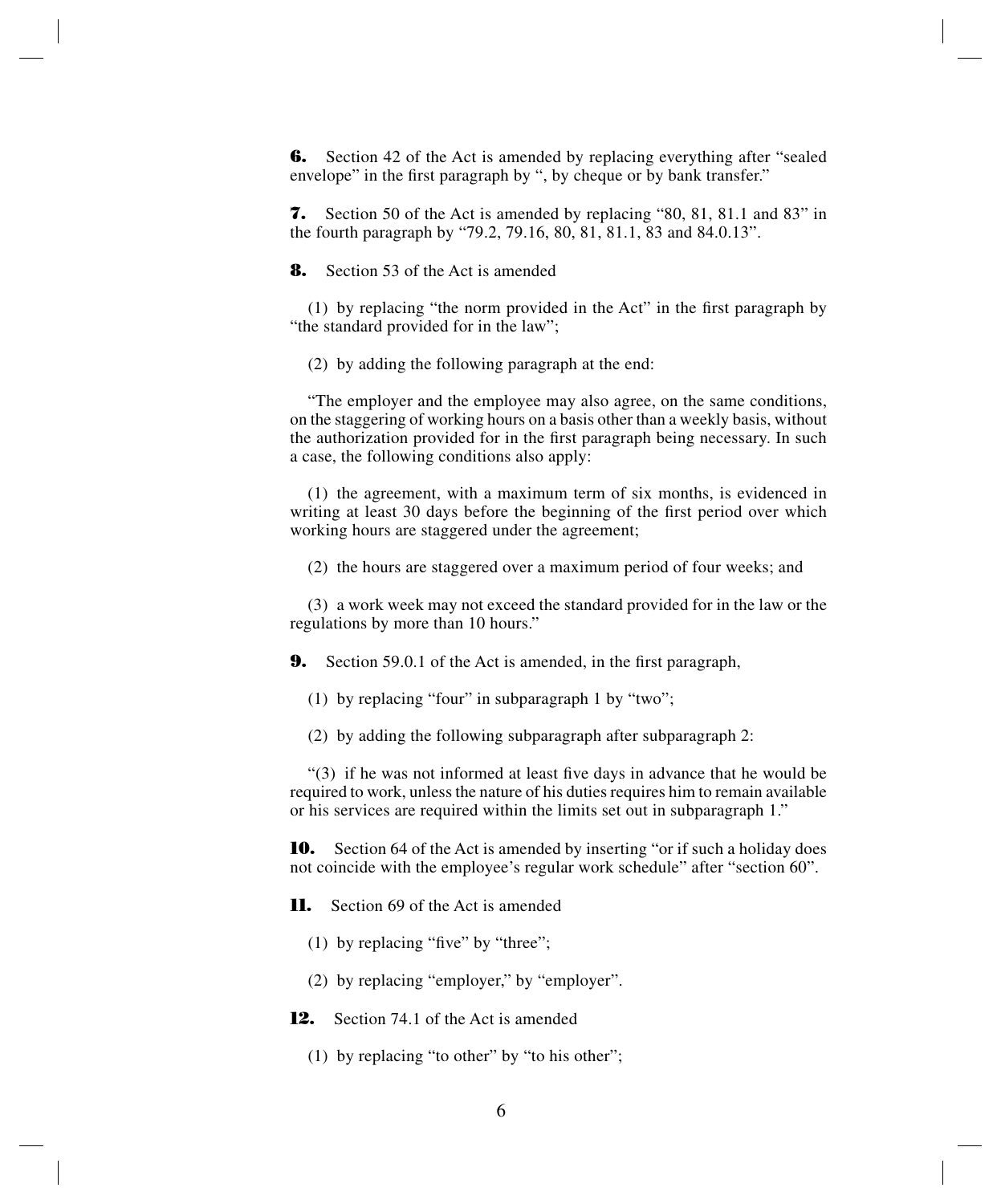(2) by replacing "for the sole reason that the employee usually works less" by "solely because of the employee's employment status, and in particular because the employee usually works fewer".

**13.** Section 75 of the Act is amended

(1) by inserting "or in the manner applicable for the regular payment of his wages" at the end of the first paragraph;

(2) by replacing "in the case of a farm worker hired on a daily basis" in the second paragraph by "where it is warranted by the seasonal or otherwise intermittent activities of an employer".

**14.** The heading of Division V.0.1 before section 79.1 of the Act is replaced by the following heading:

"ABSENCES OWING TO SICKNESS, AN ORGAN OR TISSUE DONATION, AN ACCIDENT, DOMESTIC VIOLENCE OR A CRIMINAL OFFENCE".

**15.** Section 79.1 of the Act is amended by replacing "or an accident" in the first paragraph by ", an accident or domestic violence of which the employee has been a victim".

**16.** Section 79.2 of the Act is amended

(1) by replacing "An employee must be credited with three months of uninterrupted service to take advantage of section 79.1, and the absence shall be without pay. In addition, the employee must" in the first paragraph by "An employee must";

(2) by adding the following paragraph at the end:

"The first two days taken annually under section 79.1 shall be remunerated. The employee becomes entitled to such remuneration on being credited with three months of uninterrupted service, even if he was absent previously."

**17.** The Act is amended by inserting the following section before section 79.7:

"**79.6.1.** For the purposes of sections 79.7 to 79.8.1, "relative" means, in addition to the employee's spouse, the child, father, mother, brother, sister and grandparents of the employee or the employee's spouse as well as those persons' spouses, their children and their children's spouses.

The following are also considered to be an employee's relative for the purposes of those sections:

(1) a person having acted, or acting, as a foster family for the employee or the employee's spouse;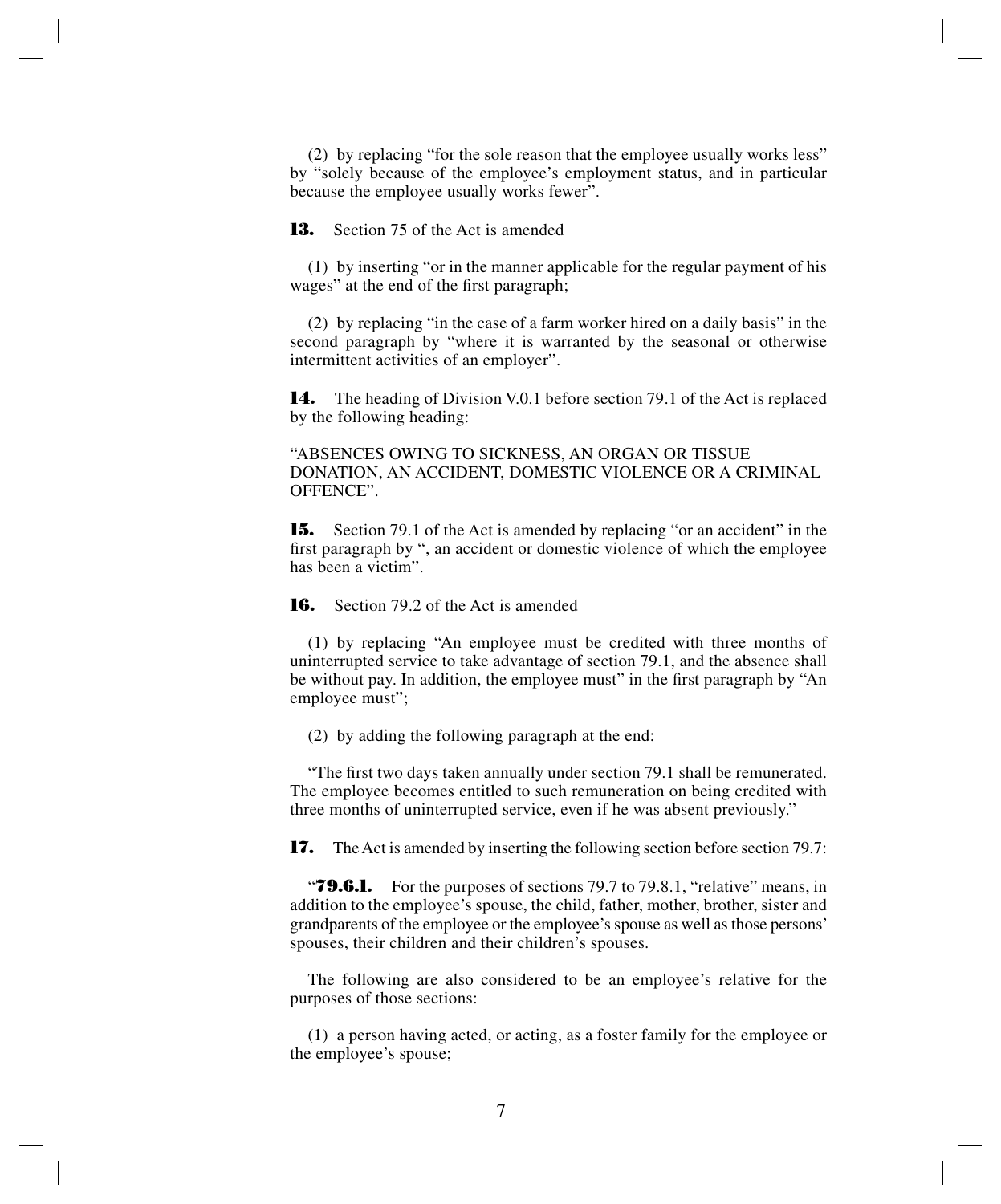(2) a child for whom the employee or the employee's spouse has acted, or is acting, as a foster family;

(3) a tutor or curator of the employee or the employee's spouse or a person under the tutorship or curatorship of the employee or the employee's spouse;

(4) an incapable person having designated the employee or the employee's spouse as mandatary; and

(5) any other person in respect of whom the employee is entitled to benefits under an Act for the assistance and care the employee provides owing to the person's state of health."

**18.** Section 79.7 of the Act is amended

(1) in the first paragraph,

(*a*) by striking out ", without pay,";

(*b*) by replacing "of the employee's spouse, father, mother, brother, sister or one of the employee's grandparents" by "of a relative or a person for whom the employee acts as a caregiver, as attested by a professional working in the health and social services sector";

(2) by inserting the following paragraph after the second paragraph:

"If it is warranted, by the duration of the absence for instance, the employer may request that the employee furnish a document attesting to the reasons for the absence."

**19.** Section 79.8 of the Act is amended by replacing the first paragraph by the following paragraph:

"An employee may be absent from work for a period of not more than 16 weeks over a period of 12 months where he must stay with a relative or a person for whom the employee acts as a caregiver, as attested by a professional working in the health and social services sector, because of a serious illness or a serious accident. Where the relative or person is a minor child, the period of absence is not more than 36 weeks over a period of 12 months."

**20.** The Act is amended by inserting the following section after section 79.8:

**79.8.1.** An employee may be absent from work for a period of not more than 27 weeks over a period of 12 months where he must stay with a relative, other than his minor child, or a person for whom the employee acts as a caregiver, as attested by a professional working in the health and social services sector, because of a serious and potentially mortal illness, attested by a medical certificate."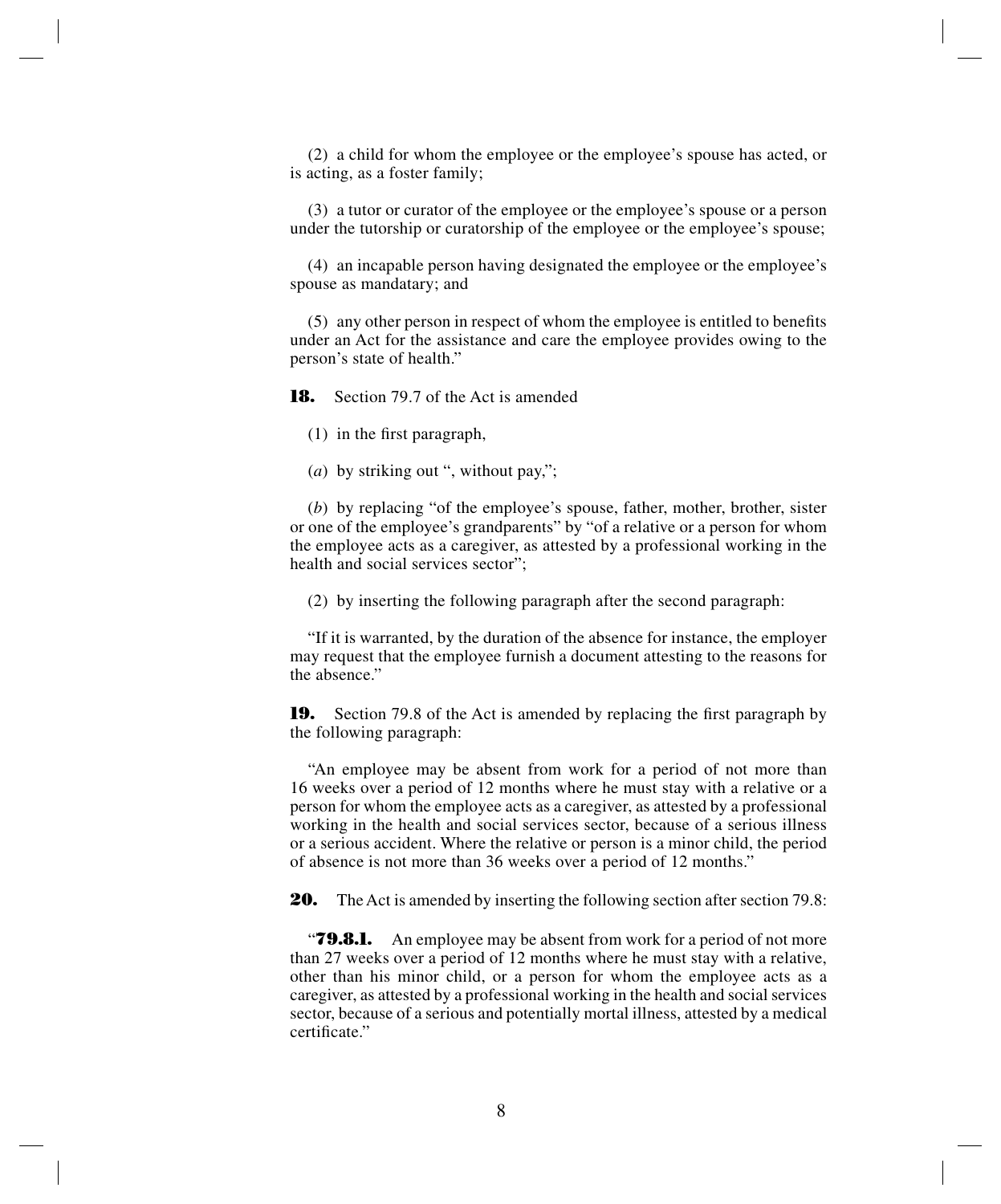**21.** Section 79.10 of the Act is amended by replacing "52" by "104".

**22.** The Act is amended by inserting the following section after section 79.10:

*T9.10.1.* An employee may be absent from work for a period of not more than 104 weeks by reason of the death of the employee's minor child."

**23.** Section 79.11 of the Act is amended

- (1) by replacing "52" by " $104$ ";
- (2) by replacing "or child" by ", father, mother or child of full age".

**24.** Section 79.12 of the Act is amended by inserting "of full age" after "child".

**25.** Section 79.13 of the Act is amended

(1) by replacing "79.9 to 79.12" in the first paragraph by "79.9, 79.10, 79.11 and 79.12";

(2) by striking out ", if that person is the spouse or a child of full age," in the second paragraph.

**26.** Section 79.15 of the Act is amended

- (1) by striking out "52 or" in the first paragraph;
- (2) in the second paragraph,
- (*a*) by striking out "52 or";

(*b*) by replacing "it is the longer period that applies," by "the maximum period of absence for those two events may not exceed 104 weeks".

**27.** Section 79.16 of the Act is amended by adding the following paragraph at the end:

"The right to two remunerated days provided for in the third paragraph of section 79.2 applies in the same manner to absences authorized under section 79.7. However, the employer is not required to pay remuneration for more than two days of absence when the employee is absent from work under those two sections during the same year."

**28.** Section 80 of the Act is amended

- (1) by replacing "one day" by "two days";
- (2) by replacing "four" by "three".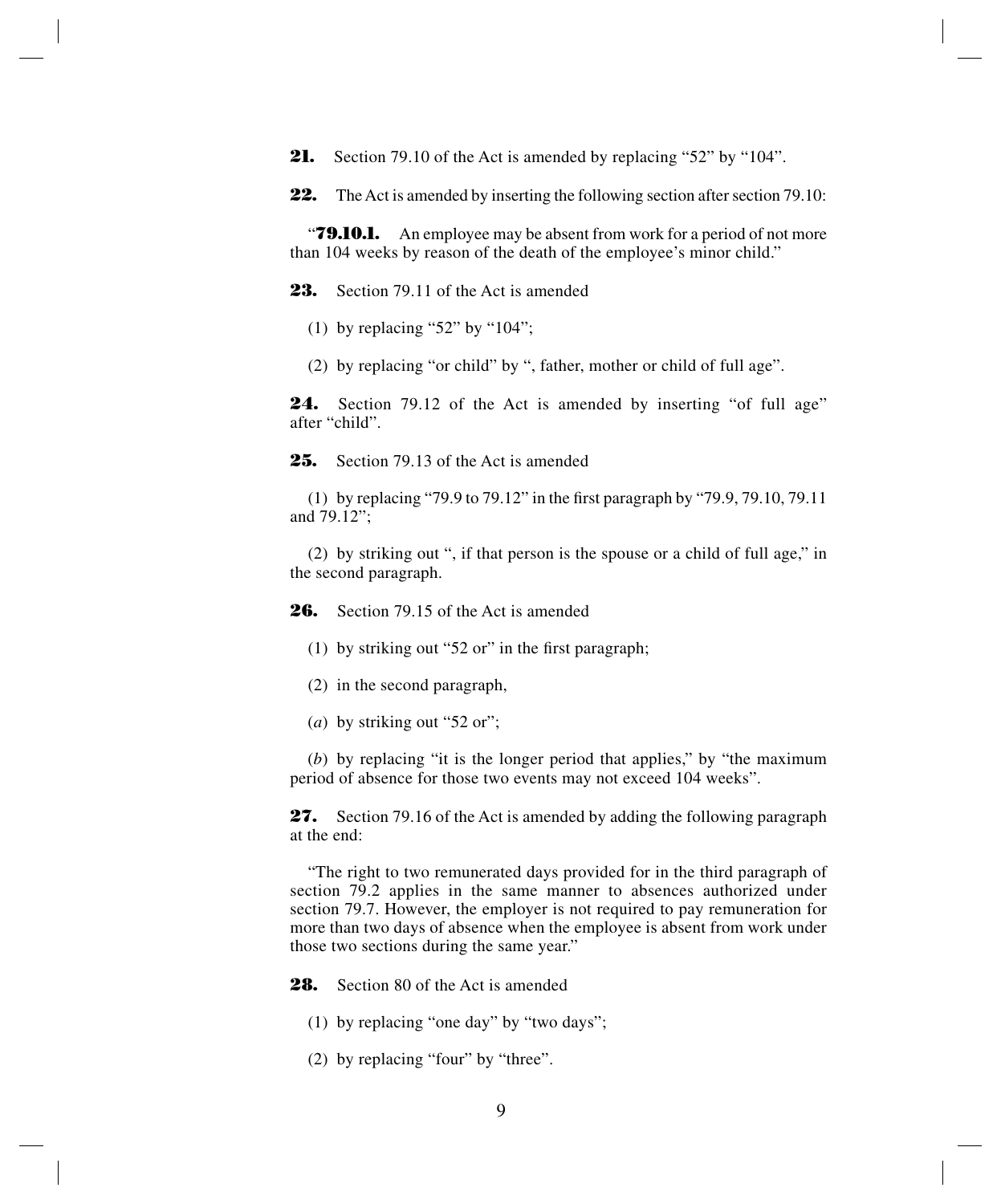**29.** Section 81.1 of the Act is amended by striking out "if the employee is credited with 60 days of uninterrupted service" in the first paragraph.

**30.** Section 81.18 of the Act is amended by adding the following sentence at the end of the first paragraph: "For greater certainty, psychological harassment includes such behaviour in the form of such verbal comments, actions or gestures of a sexual nature."

**31.** Section 81.19 of the Act is amended by adding the following sentence at the end of the second paragraph: "They must, in particular, adopt a psychological harassment prevention and complaint processing policy and make it available to their employees."

**32.** Section 87.1 of the Act is amended by adding the following paragraph at the end:

"Any distinction made solely on the basis of a hiring date, in relation to pension plans or other employee benefits, that affects employees performing the same tasks in the same establishment is also prohibited."

**33.** The Act is amended by inserting the following division before Division IX:

#### "**DIVISION VIII.2**

"PERSONNEL PLACEMENT AND TEMPORARY FOREIGN WORKERS

#### "§1.—*Placement agencies and recruitment agencies*

"**92.5.** No one may operate a personnel placement agency or a recruitment agency for temporary foreign workers unless they hold a licence issued by the Commission, in accordance with a regulation of the Government.

"**92.6.** No client enterprise may knowingly retain the services of a personnel placement agency or a recruitment agency for temporary foreign workers that does not hold a licence issued by the Commission, in accordance with a regulation of the Government.

"**92.7.** The Government may, by regulation,

(1) define, for the purposes of this Act, what constitutes a personnel placement agency, a recruitment agency for temporary foreign workers, a client enterprise and a temporary foreign worker;

(2) establish classes of licences;

(3) determine the period of validity of a licence and specify any condition, restriction or prohibition relating to the issue and renewal of a licence and to the activities it authorizes;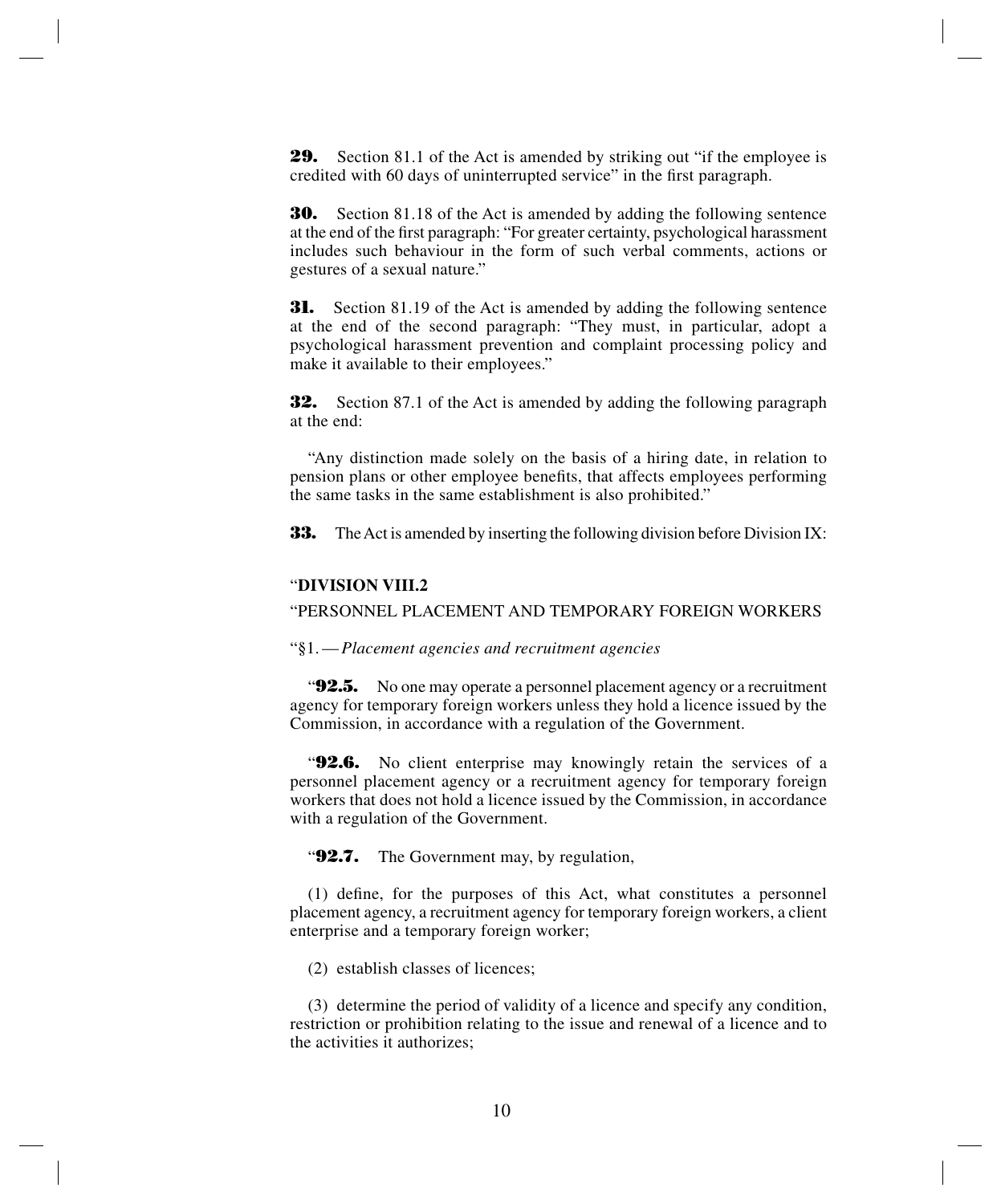(4) prescribe the administrative measures that apply if the specified conditions, restrictions and prohibitions are not complied with; and

(5) prescribe the obligations of a client enterprise that retains the services of an agency.

"**92.8.** A person who believes he has been wronged by a decision rendered under the regulation provided for in section 92.7 may, within 30 days of notification of the decision, contest it in writing before the Administrative Labour Tribunal.

#### "§2.—*Obligations of temporary foreign worker's employer*

"**92.9.** An employer who hires a temporary foreign worker must, without delay, inform the Commission of the worker's date of arrival, of the term of his contract and, if his departure date does not coincide with the end of the contract, of his departure date and the reasons for his departure.

The employer must in addition record that information in the registration system or register kept by the employer in accordance with the regulation made under section 29.

**92.10.** If, following an inquiry, the Commission has grounds to believe that one of the rights of a temporary foreign worker under this Act or a regulation has been violated, the Commission may, even if no complaint is filed and if no settlement is reached, exercise any recourse on behalf of the worker.

**92.11.** No employer may require a temporary foreign worker to entrust custody of personal documents or property to the employer.

**92.12.** No employer may charge a temporary foreign worker fees related to his recruitment, other than fees authorized under a Canadian government program."

**34.** Section 95 of the Act is amended

- (1) by replacing "responsible jointly and severally" by "solidarily liable";
- (2) by adding the following paragraph at the end:

"A personnel placement agency and a client enterprise that, within the framework of a contract with the agency, uses an employee's services are solidarily liable for the pecuniary obligations fixed by this Act or the regulations."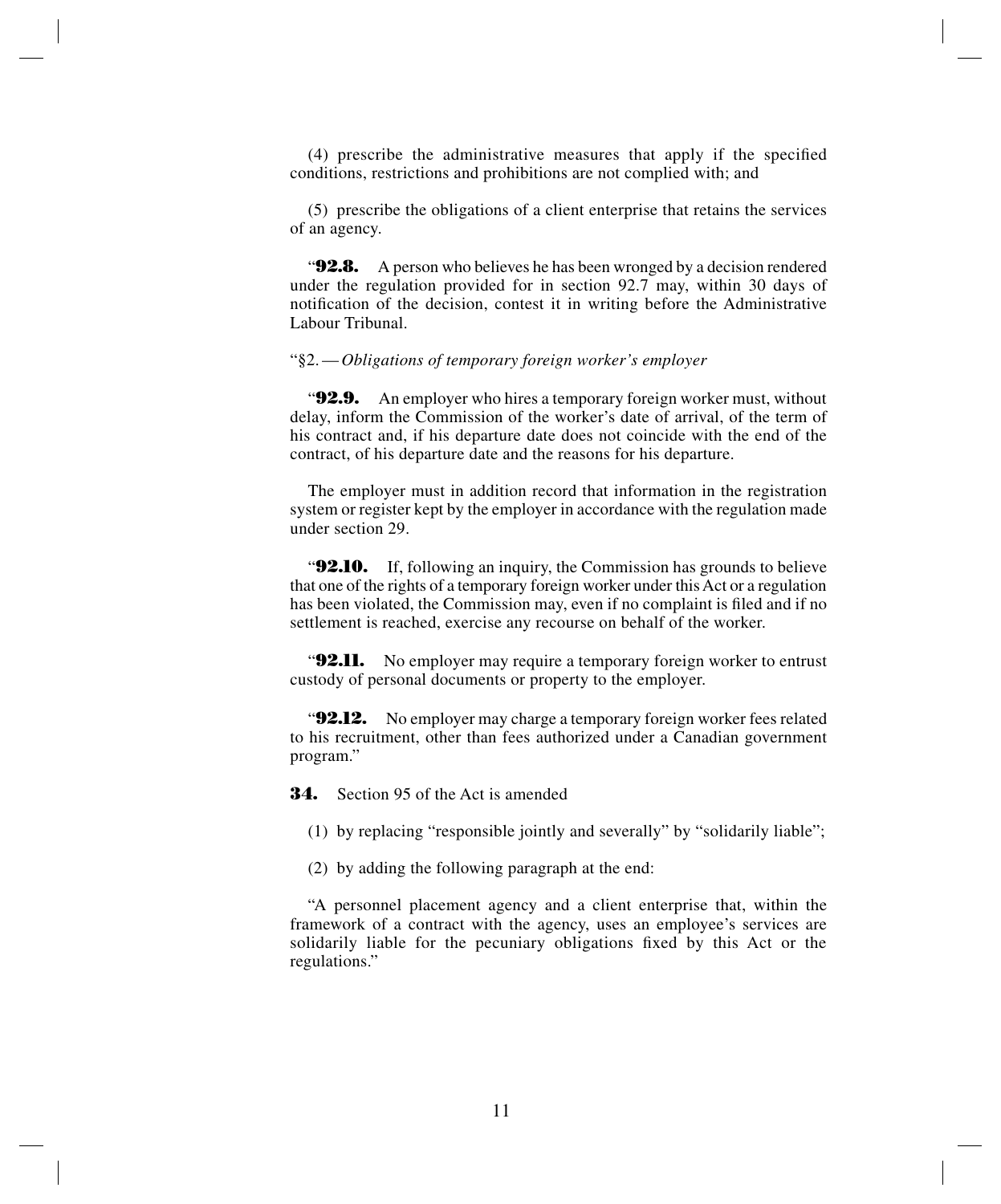**35.** The Act is amended by inserting the following division after section 121:

### "**DIVISION I.1**

#### "RECOURSE AGAINST CERTAIN DIFFERENCES IN TREATMENT

"**121.1.** An employee who believes he has been the victim of a distinction referred to in the third paragraph of section 87.1 may file a complaint in writing with the Commission. Such a complaint must be filed within 90 days of the distinction becoming known to the employee. It may also be filed, on behalf of an employee who consents to it in writing, by a non-profit organization dedicated to the defence of employees' rights.

If the complaint is filed within that time with the Administrative Labour Tribunal, failure to file the complaint with the Commission cannot be invoked against the complainant.

**121.2.** If an employee is subject to a collective agreement or a decree, the complainant must then prove to the Commission that he has not exercised his recourses arising out of that agreement or decree, or that, having exercised them, he discontinued proceedings before a final decision was rendered.

"**121.3.** On receipt of a complaint, the Commission shall make an inquiry with due dispatch.

Sections 103 to 110 and 123.3 apply to the inquiry, with the necessary modifications.

"**121.4.** If the Commission refuses to take action following a complaint, the employee or, if applicable, the organization, with the employee's written consent, may, within 30 days of the Commission's decision under section 107 or 107.1, make a written request to the Commission for the referral of the complaint to the Administrative Labour Tribunal.

"**121.5.** At the end of the inquiry, if no settlement is reached between the parties and the Commission agrees to pursue the complaint, it shall refer the complaint without delay to the Administrative Labour Tribunal.

**121.6.** The Commission may represent an employee in a proceeding under this division before the Administrative Labour Tribunal.

"**121.7.** The provisions of the Act to establish the Administrative Labour Tribunal (chapter T-15.1) that pertain to the Administrative Labour Tribunal, its members, their decisions and the exercise of their jurisdiction and section 100.12 of the Labour Code (chapter C-27) apply, with the necessary modifications.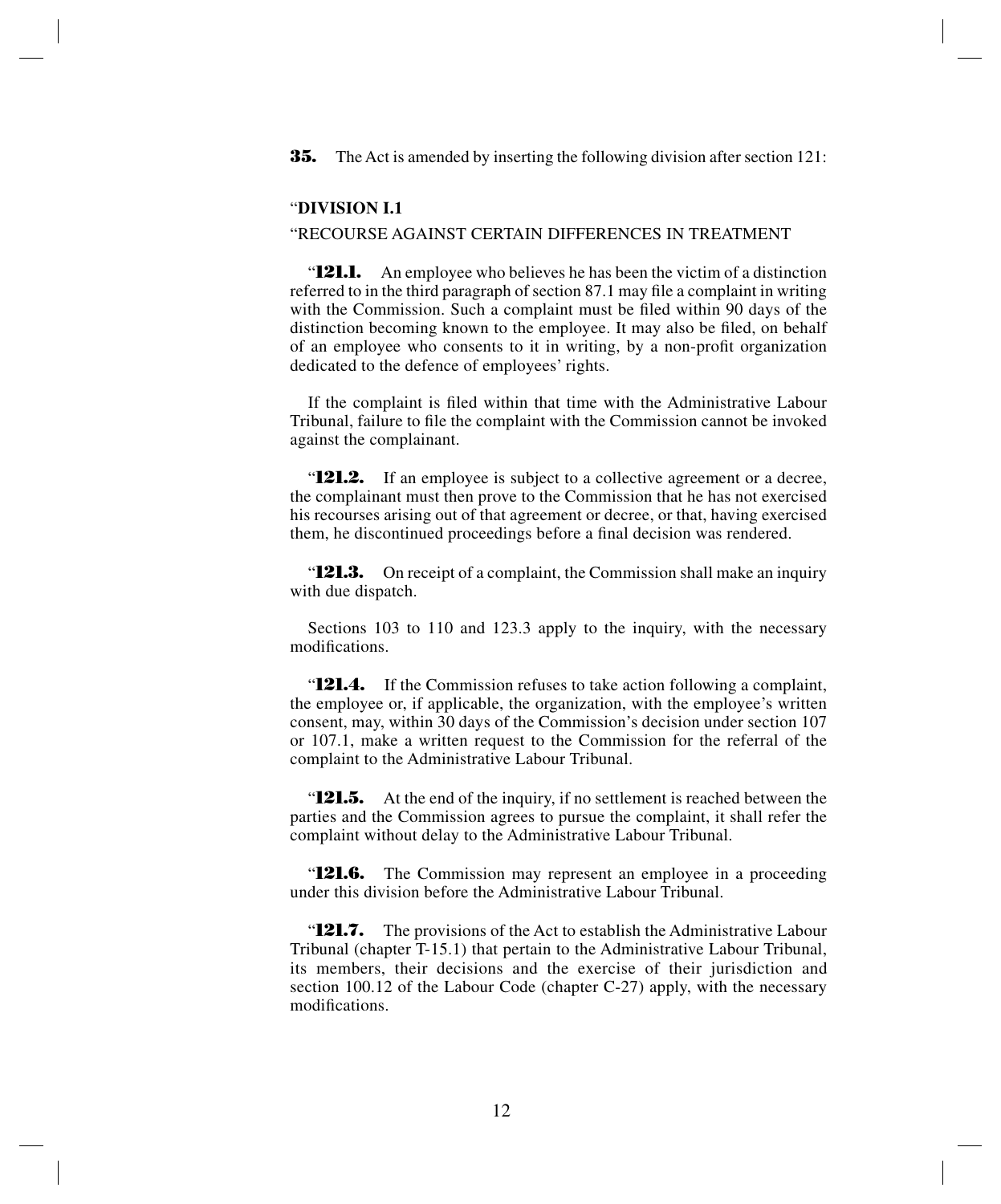"**121.8.** If the Administrative Labour Tribunal considers that the employee has been the victim of a prohibited distinction, it may render any decision it believes fair and reasonable, taking into account all the circumstances of the matter, including

(1) order that the distinction no longer be made;

(2) order that an employee be made a member of a pension plan, or make other employee benefits applicable to the employee; and

(3) order the employer to pay the employee an indemnity for the loss resulting from the distinction."

**36.** Section 122 of the Act is amended by replacing "of the employee's spouse, father, mother, brother, sister or one of the employee's grandparents" in subparagraph 6 of the first paragraph by "of a relative within the meaning of section 79.6.1 or a person for whom the employee acts as a caregiver".

**37.** Section 123.6 of the Act is amended by adding the following paragraph at the end:

"Where the complaint concerns behaviour of a sexual nature, the Commission shall notify the Commission des droits de la personne et des droits de la jeunesse without delay."

**38.** Section 123.8 of the Act is amended by inserting "and 123.3" after "103 to 110" in the second paragraph.

**39.** Section 123.10 of the Act is amended by adding the following paragraph at the end:

"The third paragraph of section 123.3 applies to the mediation provided for in the first paragraph."

**40.** Section 140 of the Act is amended by replacing "Every employer" in the introductory clause by "Every person".

**41.** The Act is amended by inserting the following section after section 140:

"**140.1.** Every person who contravenes section 92.5 or 92.6 is guilty of an offence and is liable to a fine of \$600 to \$6,000 and, for any subsequent conviction, to a fine of \$1,200 to \$12,000."

**42.** Section 141 of the Act is amended by replacing "139 and 140" by "139 to 140.1".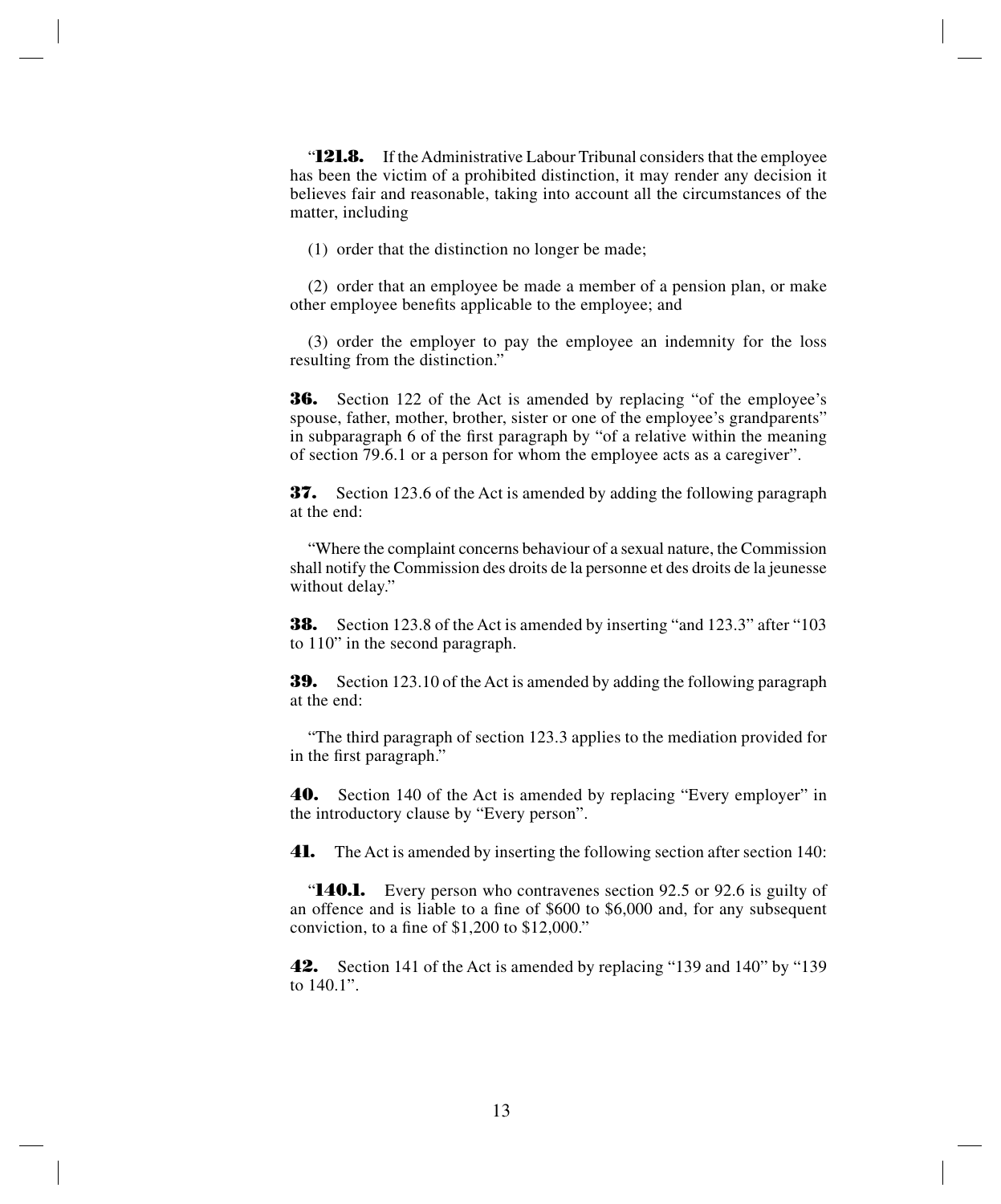**43.** Section 142 of the Act is replaced by the following section:

"**142.** If a legal person or a representative, mandatary or employee of a legal person, partnership or association without legal personality commits an offence under this Act or its regulations, the directors or officers of the legal person, partnership or association without legal personality are presumed to have committed the offence unless it is established that they exercised due diligence, taking all necessary precautions to prevent the offence.

For the purposes of this section, in the case of a partnership, all partners, except special partners, are presumed to be directors of the partnership unless there is evidence to the contrary appointing one or more of them, or a third person, to manage the affairs of the partnership."

#### AMENDING PROVISIONS

## ACT RESPECTING LABOUR RELATIONS, VOCATIONAL TRAINING AND WORKFORCE MANAGEMENT IN THE CONSTRUCTION INDUSTRY

**44.** Section 62 of the Act respecting labour relations, vocational training and workforce management in the construction industry (chapter R-20) is amended by inserting "according to sections 81.18 to 81.20 of the Act respecting labour standards (chapter N-1.1)," after "harassment," in the first paragraph.

#### ACT TO ESTABLISH THE ADMINISTRATIVE LABOUR TRIBUNAL

**45.** Schedule I to the Act to establish the Administrative Labour Tribunal (chapter T-15.1) is amended by inserting "92.8, 121.5," after "86.1," in paragraph 16.

#### TRANSITIONAL AND FINAL PROVISIONS

**46.** The third paragraph of section 87.1 of the Act respecting labour standards (chapter N-1.1), as enacted by section 32 of this Act, does not apply to a distinction made solely on the basis of a hiring date and existing on (*insert the date that precedes the date of coming into force of section 32 of this Act*).

**47.** This Act comes into force on (*insert the date of assent to this Act*), except

(1) sections 4, 7, 9, 11, 12 and 16, subparagraph *a* of paragraph 1 and paragraph 2 of section 18, sections 27 to 29 and subparagraph *b* of paragraph 2 of section 31, which come into force on 1 January 2019; and